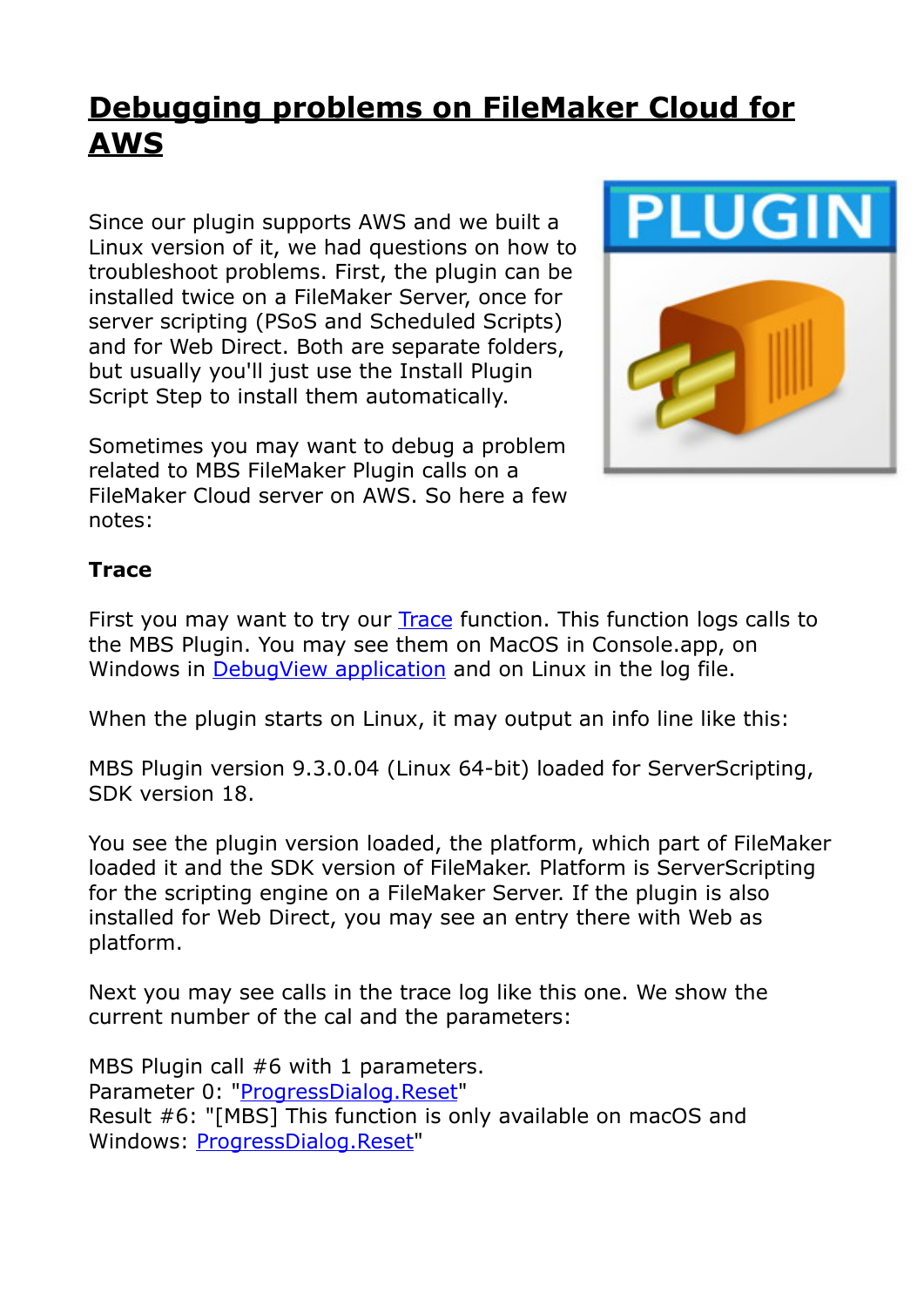When the call finishes, the result is print. Calls taking longer may also print how long they run in seconds.

On Linux, those log entries are redirected into files to help debugging. So MBS Plugin redirect stdout into /FileMakerData/Logs/ ServerScriptingPluginsStdOut.log and stderr with the error messages / FileMakerData/Logs/ServerScriptingPluginsStdErr.log. You find the trace messages in ServerScriptingPluginsStdErr.log file. For WebDirect the file names are WebPluginsStdErr.log and WebPluginsStdOut.log.

For the log files, it can be very useful to just login via ssh and use tail -f command to show new messages as they arrive in the terminal window:

tail -f /FileMakerData/Logs/ServerScriptingPluginsStdErr.log

## **CURL**

Next if you do CURL transfer, be sure to always check the debug log messages. You query the log with MBS(["CURL.GetDebugAsText"](http://www.mbsplugins.eu/CURLGetDebugAsText.shtml); \$curl) function after you performed the transfer. In case you look for a problem which causes a crash in the curl library, you can ask the plugin to log to a file. Use the function [CURL.CreateDebugOutputFile](http://www.mbsplugins.eu/CURLCreateDebugOutputFile.shtml) like this: MBS( "[CURL.CreateDebugOutputFile](http://www.mbsplugins.eu/CURLCreateDebugOutputFile.shtml)"; \$curl; "/tmp/curl-upload.log" ). This will write a log file live, so when a crash happens, you can inspect last line.

If needed, you can include data in the log with

[CURL.SetDebugWithData](http://www.mbsplugins.eu/CURLSetDebugWithData.shtml). If you use [CURL.SetDebugWithTime](http://www.mbsplugins.eu/CURLSetDebugWithTime.shtml), you also see the time stamps. With [CURL.SetDebugWithProgress](http://www.mbsplugins.eu/CURLSetDebugWithProgress.shtml) we can log the progress happening, so you see how far the transfer got. The whole lines

# create a new debug log file for live log including times and progress details, even if app crashes while the transfer: Set Variable [ \$r ; Value: MBS(["CURL.SetDebugWithData](http://www.mbsplugins.eu/CURLSetDebugWithData.shtml)"; \$curl; 0) ] Set Variable [ \$r ; Value: MBS(["CURL.SetDebugWithTime](http://www.mbsplugins.eu/CURLSetDebugWithTime.shtml)"; \$curl; 1) ] Set Variable [  $\frac{1}{2}r$  ; Value: MBS(["CURL.SetDebugWithProgress"](http://www.mbsplugins.eu/CURLSetDebugWithProgress.shtml); \$curl; 1) ] Set Variable [ \$r ; Value: MBS(["CURL.CreateDebugOutputFile](http://www.mbsplugins.eu/CURLCreateDebugOutputFile.shtml)"; \$curl; "/ tmp/curl-upload.log" ) ]

## **Crash**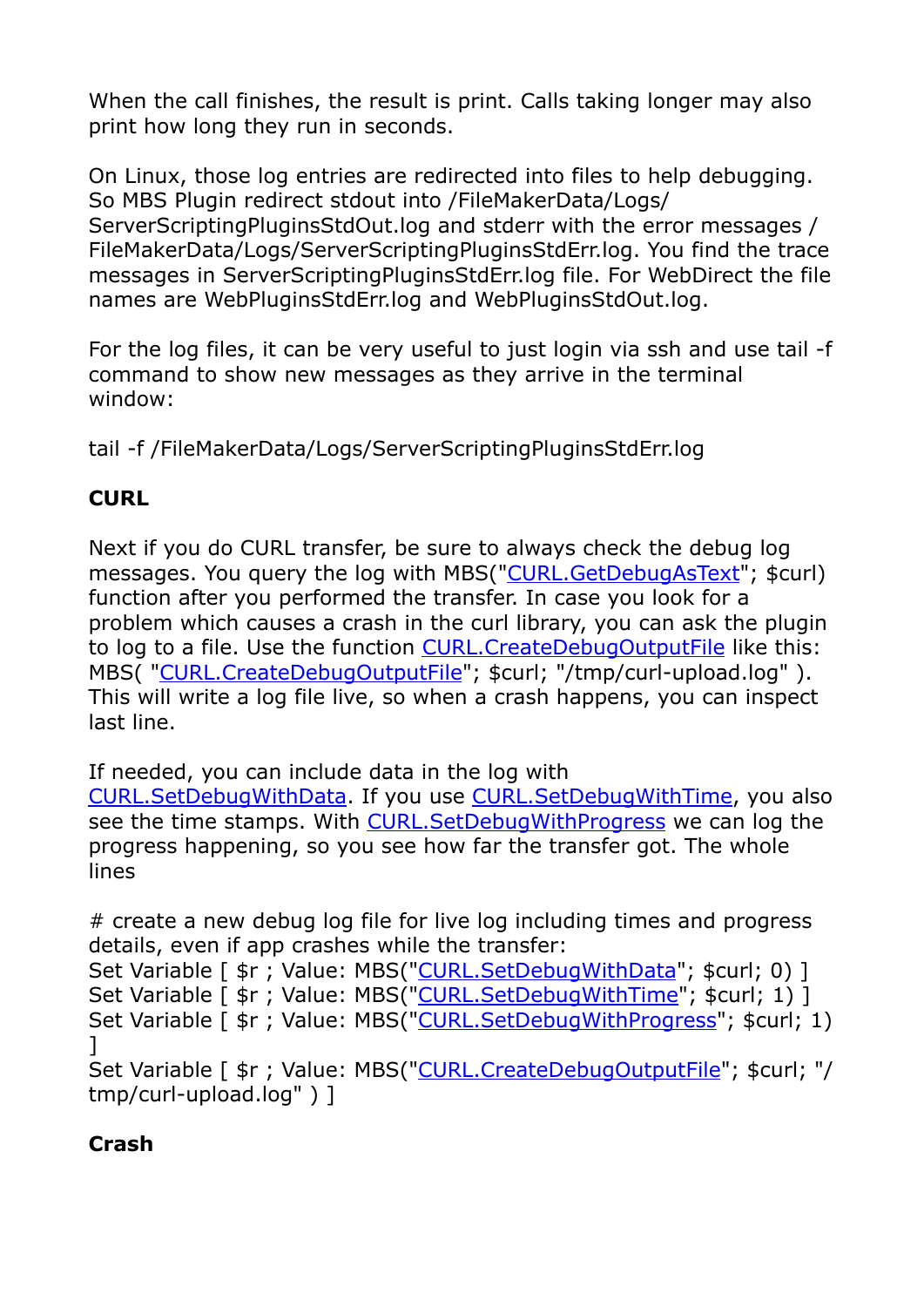Well, if a crash happens in C++ code, you may get a crash report on MacOS, e.g. in ~/Library/Logs/DiagnosticReports for FileMaker Pro and in /Library/Logs/DiagnosticReports for a server. On Linux, it may be more difficult to get a crash report. So we recently added a function [Plugin.InstallSignalHandlers](http://www.mbsplugins.eu/PluginInstallSignalHandlers.shtml) to our plugin. It lets the plugin put in a signal handler to catch such a crash and print the backtrace before aborting the process. So it still crashes, but we print the backtrace.

Signal SIGSEGV

/opt/FileMaker/FileMaker Server/Database Server/Extensions/MBS.fmx(+0x540f40) [0x7f924095bf40] /lib64/libc.so.6(+0x36280) [0x7f926db20280] /opt/FileMaker/FileMaker Server/Database Server/Extensions/MBS.fmx(+0x35cd61) [0x7f9240777d61] /opt/FileMaker/FileMaker Server/Database Server/Extensions/MBS.fmx(+0x35f041) [0x7f924077a041] /opt/FileMaker/FileMaker Server/Database Server/Extensions/MBS.fmx(+0x35f51a) [0x7f924077a51a] /opt/FileMaker/lib/

libDBEngine.so(\_ZN5Draco8DBPlugIn14SafePlugInCallEPFssRKNS\_15DBExpressionEnv ERKNS\_10DBDataVectERNS\_6DBDataEEsS3\_S6\_S8\_+0x11) [0x7f9272790fc1] /opt/FileMaker/lib/

libDBEngine.so(\_ZN5Draco12DBCalcSolver12SolvePluginsERNS\_7DBErrorE+0x846) [0x7f9272649cd6]

/opt/FileMaker/lib/

libDBEngine.so(\_ZN5Draco12DBCalcSolver11SolvePolishERNS\_9DBDataArgEt+0xe9e) [0x7f927264317e]

/opt/FileMaker/lib/

libDBEngine.so(\_ZNK5Draco13DBCalcFormula5SolveERNS\_6DBDataEPKNS\_8DBCursor ES5\_PKS1\_PKNS\_11DBFieldSpecEPKNS\_7DBFieldEt+0x156) [0x7f92725b3376] /opt/FileMaker/lib/

libFMEngine.so(\_ZN5Draco13FMWindowModel16SolveCalculationERNS\_6DBDataEPNS\_ 13DBCalcFormulaEsbPKNS\_8DBCursorE+0xc2) [0x7f9273646fd2]

/opt/FileMaker/lib/

libFMEngine.so(\_ZN5Draco17ScriptRuntimeBase16SolveCalculationERNS\_6DBDataEss bPKNS\_8DBCursorEPNS\_13FMWindowModelEb+0x112) [0x7f927366b012] /opt/FileMaker/lib/

libFMEngine.so(\_ZN5Draco17ScriptRuntimeBase13DoSetVariableEPNS\_9unistringE+0x 18f) [0x7f927366f1cf]

/opt/FileMaker/lib/libFMEngine.so(\_ZN5Draco17ScriptRuntimeBase7ExecuteEv+0x1f3) [0x7f927366c583]

/opt/FileMaker/lib/

libFMEngine.so(\_ZN5Draco17ScriptRuntimeBase10DoNextStepEv+0x192)

[0x7f927366c2b2]

/opt/FileMaker/lib/

libFMEngine.so(\_ZN5Draco17ScriptRuntimeBase9DoRunLoopEv+0x1a6)

[0x7f927366c016]

/opt/FileMaker/lib/libFMEngine.so(\_ZN5Draco15SMScriptRuntime6OnIdleEv+0x6c) [0x7f927365fdac]

/opt/FileMaker/lib/libFMEngine.so(\_ZN5Draco9FMSession6OnIdleEb+0x46) [0x7f92736305b6]

/opt/FileMaker/lib/libFMEngine.so(\_ZN5Draco9SMSession4IdleEv+0x5e)

[0x7f9273661d3e]